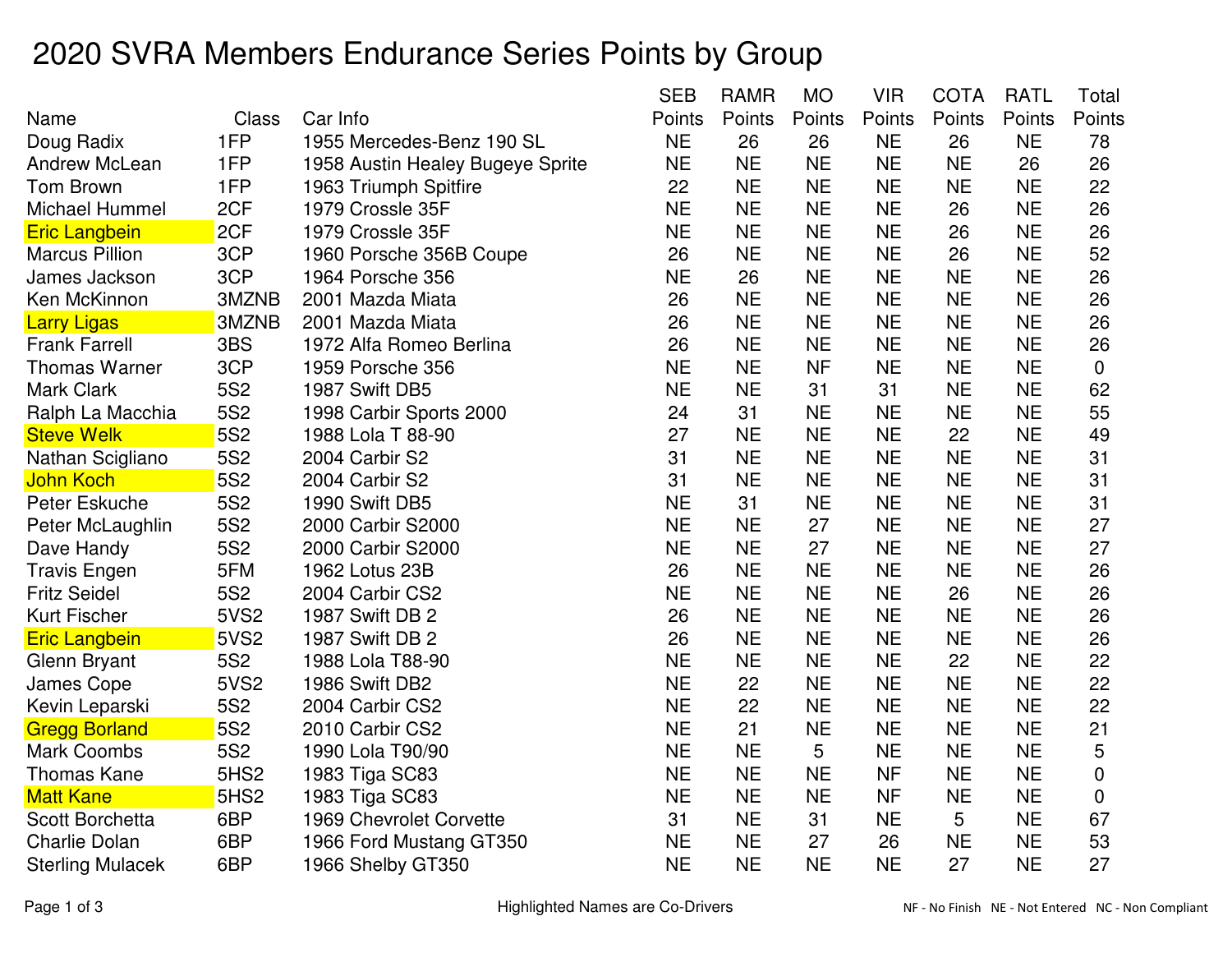## 2020 SVRA Members Endurance Series Points by Group

|                          |              |                                     | <b>SEB</b> | <b>RAMR</b> | <b>MO</b> | <b>VIR</b> | COTA      | <b>RATL</b> | Total  |
|--------------------------|--------------|-------------------------------------|------------|-------------|-----------|------------|-----------|-------------|--------|
| Name                     | <b>Class</b> | Car Info                            | Points     | Points      | Points    | Points     | Points    | Points      | Points |
| <b>Clair Schwendeman</b> | 6BP          | 1968 Chevrolet Corvette Roadster    | 27         | <b>NE</b>   | <b>NE</b> | <b>NE</b>  | <b>NE</b> | <b>NE</b>   | 27     |
| <b>Alan Sevadjian</b>    | 6BP          | 1968 Chevrolet Corvette Roadster    | 27         | <b>NE</b>   | <b>NE</b> | <b>NE</b>  | <b>NE</b> | <b>NE</b>   | 27     |
| John Cloud               | 6TA          | 1970 Ford Boss 302                  | 26         | <b>NE</b>   | <b>NE</b> | <b>NE</b>  | <b>NE</b> | <b>NE</b>   | 26     |
| John McCormick           | 6AP          | 1985 Ford Cobra IV                  | <b>NE</b>  | <b>NE</b>   | <b>NE</b> | <b>NE</b>  | <b>NE</b> | 26          | 26     |
| <b>Scott Borchetta</b>   | 6AP          | 1969 Chevrolet Corvette             | 26         | <b>NE</b>   | <b>NE</b> | <b>NE</b>  | <b>NE</b> | <b>NE</b>   | 26     |
| <b>James Dolan</b>       | 6BP          | 1967 Ford Mustang                   | <b>NE</b>  | <b>NE</b>   | 24        | <b>NF</b>  | <b>NE</b> | <b>NE</b>   | 24     |
| <b>Patrick Sessions</b>  | 6BP          | 1963 Chevrolet Corvette             | 24         | <b>NE</b>   | <b>NE</b> | <b>NE</b>  | <b>NE</b> | <b>NE</b>   | 24     |
| Walo Bertschinger        | 6AP          | 1966 Chevrolet Corvette Grand Sport | 22         | <b>NE</b>   | <b>NE</b> | <b>NE</b>  | <b>NE</b> | <b>NE</b>   | 22     |
| George Del Canto         | 6BP          | 1967 Chevrolet Sting Ray            | <b>NE</b>  | <b>NE</b>   | <b>NE</b> | <b>NE</b>  | <b>NE</b> | <b>NF</b>   | 0      |
| Peter McLaughlin         | <b>7U2</b>   | 1980 March 822                      | <b>NE</b>  | <b>NE</b>   | <b>NE</b> | 26         | <b>NE</b> | <b>NE</b>   | 26     |
| Dave Handy               | <b>7U2</b>   | 1980 March 822                      | <b>NE</b>  | <b>NE</b>   | <b>NE</b> | 26         | <b>NE</b> | <b>NE</b>   | 26     |
| <b>Walter Vollrath</b>   | <b>7U2</b>   | 1972 Lola T-290                     | <b>NE</b>  | 26          | <b>NE</b> | <b>NE</b>  | <b>NE</b> | <b>NE</b>   | 26     |
| <b>James Farley</b>      | <b>7U2</b>   | 1978 Lola 298                       | <b>NE</b>  | <b>NE</b>   | <b>NE</b> | <b>NF</b>  | <b>NE</b> | 26          | 26     |
| <b>Skott Burkland</b>    | 8BP          | 1969 Porsche 911                    | 26         | 24          | 26        | <b>NF</b>  | 24        | 26          | 126    |
| George F. Balbach        | 8AP          | 1966 Porsche 911                    | <b>NE</b>  | 31          | <b>NE</b> | <b>NE</b>  | <b>NE</b> | <b>NE</b>   | 31     |
| <b>Ryan Festerling</b>   | 8BP          | 1969 Porsche 911S                   | <b>NE</b>  | 31          | <b>NE</b> | <b>NE</b>  | <b>NE</b> | <b>NE</b>   | 31     |
| Lisa Hansen              | 8BP          | 1969 Porsche 911S                   | <b>NE</b>  | <b>NF</b>   | <b>NE</b> | <b>NE</b>  | 31        | <b>NE</b>   | 31     |
| <b>Frank Boucher</b>     | 8BP          | 1969 Porsche 911S                   | <b>NE</b>  | 27          | <b>NE</b> | <b>NE</b>  | <b>NE</b> | <b>NE</b>   | 27     |
| <b>Chris Candee</b>      | 8AP          | 1968 Porsche 911                    | <b>NE</b>  | 27          | <b>NE</b> | <b>NE</b>  | <b>NE</b> | <b>NE</b>   | 27     |
| <b>Chris Raeder</b>      | 8BS          | 1966 Alfa Romeo GTV                 | <b>NE</b>  | <b>NE</b>   | 26        | <b>NE</b>  | <b>NE</b> | <b>NE</b>   | 26     |
| <b>Andrew Doll</b>       | 8CP          | 1970 Datsun 240Z                    | <b>NE</b>  | <b>NE</b>   | <b>NE</b> | 26         | <b>NE</b> | <b>NE</b>   | 26     |
| Tom Benjamin             | 8BS          | 1969 Alfa Romeo GTV                 | 26         | <b>NE</b>   | <b>NE</b> | <b>NE</b>  | <b>NE</b> | <b>NE</b>   | 26     |
| <b>Rick Jeffery</b>      | 8AP          | 1967 Porsche 911                    | <b>NE</b>  | <b>NE</b>   | <b>NE</b> | <b>NE</b>  | 26        | <b>NE</b>   | 26     |
| Glenn Maurer             | 8RS          | 1984 Alfa Romeo GTV 6               | <b>NE</b>  | <b>NE</b>   | <b>NE</b> | <b>NE</b>  | <b>NE</b> | <b>NF</b>   | 0      |
| Roger Werner             | 8BP          | 1965 Porsche 911                    | <b>NF</b>  | <b>NE</b>   | <b>NE</b> | <b>NE</b>  | <b>NE</b> | <b>NE</b>   | 0      |
| <b>Robert Mocas</b>      | 8DP          | 1969 Alfa Romeo Spider              | <b>NE</b>  | <b>NE</b>   | <b>NF</b> | <b>NE</b>  | <b>NE</b> | <b>NE</b>   | 0      |
| Jim Lenehan              | 8AP          | 1976 Porsche 914/6                  | <b>NE</b>  | <b>NE</b>   | <b>NF</b> | <b>NE</b>  | <b>NE</b> | <b>NE</b>   | 0      |
| <b>Bruce Hamilton</b>    | 9F1          | 2008 Dallara Infinity               | <b>NE</b>  | 26          | <b>NE</b> | <b>NE</b>  | 31        | <b>NE</b>   | 57     |
| Lee Brahin               | 9F1          | 2008 Dallara Infinity               | <b>NE</b>  | <b>NE</b>   | <b>NE</b> | <b>NE</b>  | 24        | <b>NE</b>   | 24     |
| <b>Scott Borchetta</b>   | <b>10SC3</b> | 2003 Dodge Nascar CupCar            | <b>NE</b>  | <b>NE</b>   | <b>NE</b> | 31         | <b>NE</b> | 26          | 57     |
| <b>Steven Davison</b>    | 10GT4        | 2008 Aston Martin N24               | 27         | <b>NE</b>   | <b>NE</b> | 27         | <b>NE</b> | <b>NE</b>   | 54     |
| John Cloud               | 10GT4        | 2000 Ford Mustang Cobra             | 31         | <b>NE</b>   | <b>NE</b> | <b>NE</b>  | <b>NE</b> | <b>NE</b>   | 31     |
| Ken McKinnon             | 10GT2        | 1972 Porsche 911 RSR                | 26         | <b>NE</b>   | <b>NE</b> | <b>NE</b>  | <b>NE</b> | <b>NE</b>   | 26     |